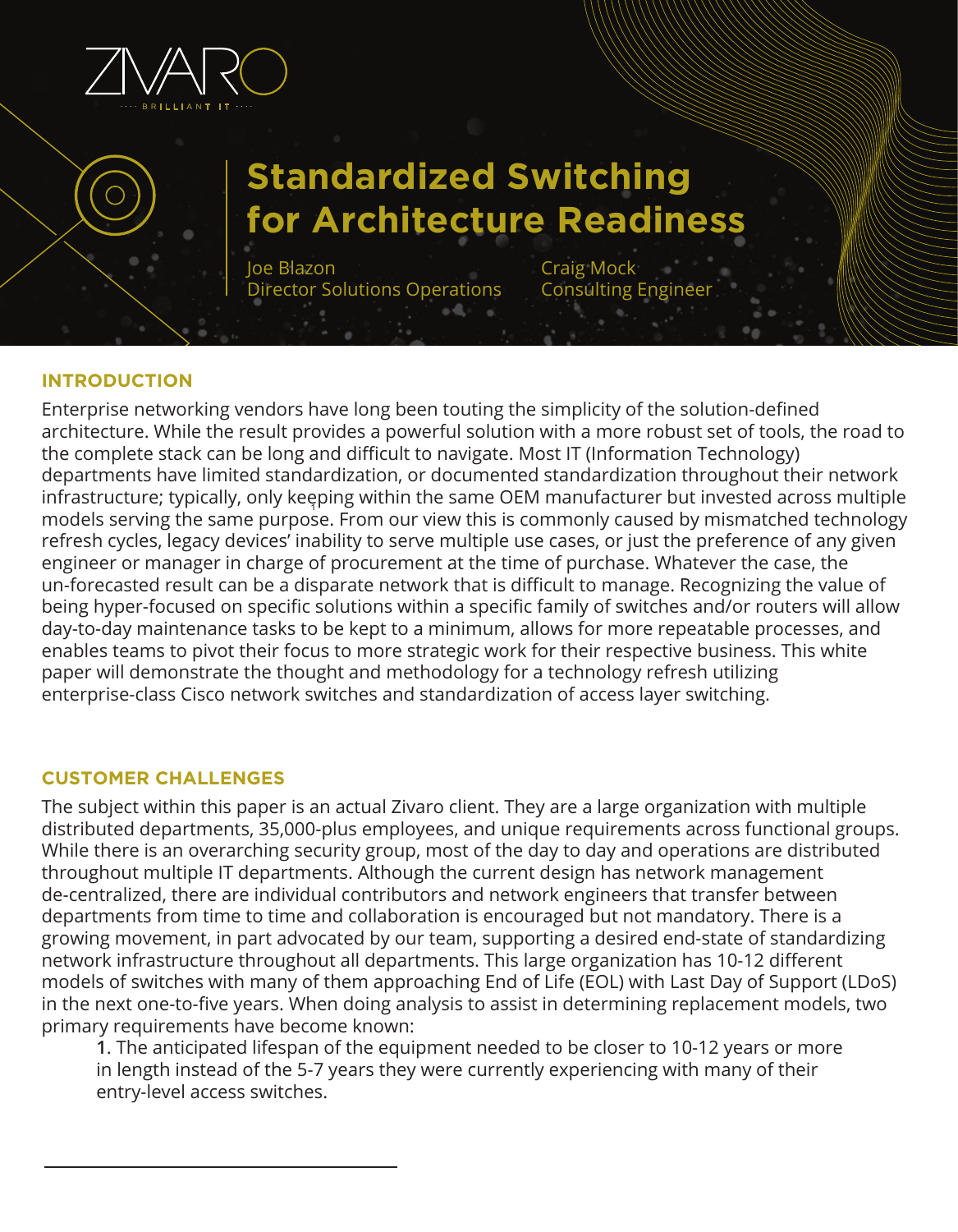

**2.** There needed to be standardization between models for cyber security purposes and incidents of Product Security Incident Response Team (PSIRT) notifications, and proactively knowing if devices required patching. When the vendor previously sent a notice on a vulnerability it would take a significant amount of time to analyze the impact on the organization and individual departments.

With these two primary requirements identified, the methodology for selecting switching hardware for the access layer could be determined, along with some other fundamental assumptions on reducing complexity, increasing Power of Ethernet capabilities, and automation.

# **BACKGROUND**

The large organization we refer to in this whitepaper had various models of access layer switching including Cisco Catalyst 2960S, 2960X, 3750, and 3850's in their production environment. Many of these switches have gone or are going End-of-Life sometime in the next five years. During an initial lifecycle review and budget planning session, we identified each department and revealed the extent of this switch variety. Unfortunately, the traditional Cisco planning tool was not constructed to evaluate environmental factors and thus cannot be solely relied on to identify recommended replacements (in fact that is the purpose and value of a partner like Zivaro). Many times, the Cisco tool recommendation included a model for a switch which was only a year or two newer than the one we were replacing and had already announced End-of-Support itself, which posed a challenge when attempting to standardize on a specific model. I want to clarify that the Cisco configuration support tool for partners is an excellent resource, but its outputs still need to be doublechecked as part of a fool-proof design deliverable.

By taking more of a consultative approach and focusing our attention on how the organization should standardize, we found there to be a significant level of effort to replace switches on the scale necessary. Part of the process was to review any documentation throughout the organization that provided guidance on selecting access layer switches. To remind the reader again, this org. has 35K-plus employees distributed across roughly 15 distinct sub-organizations with some shared services but many others under autonomous direction. It was found that little to no documentation existed on methodology for what switch requirements were needed (why, where etc), cost standards required, recurring annual support costs, or advanced licensing requirements such as DNA (Digital Network Architecture). An early and critical step in our process was to help the client with defining the requirements and long-term cost of ownership which then allowed for initial mapping and a standardization roadmap of switch models. In this step we also identify high-level trade-offs and benefits from one model vs. another. Enough cannot be said about this phase because, like any technology project if the requirements are not gathered in enough detail, then eventually someone or some department is going to have shortcomings with the chosen platform.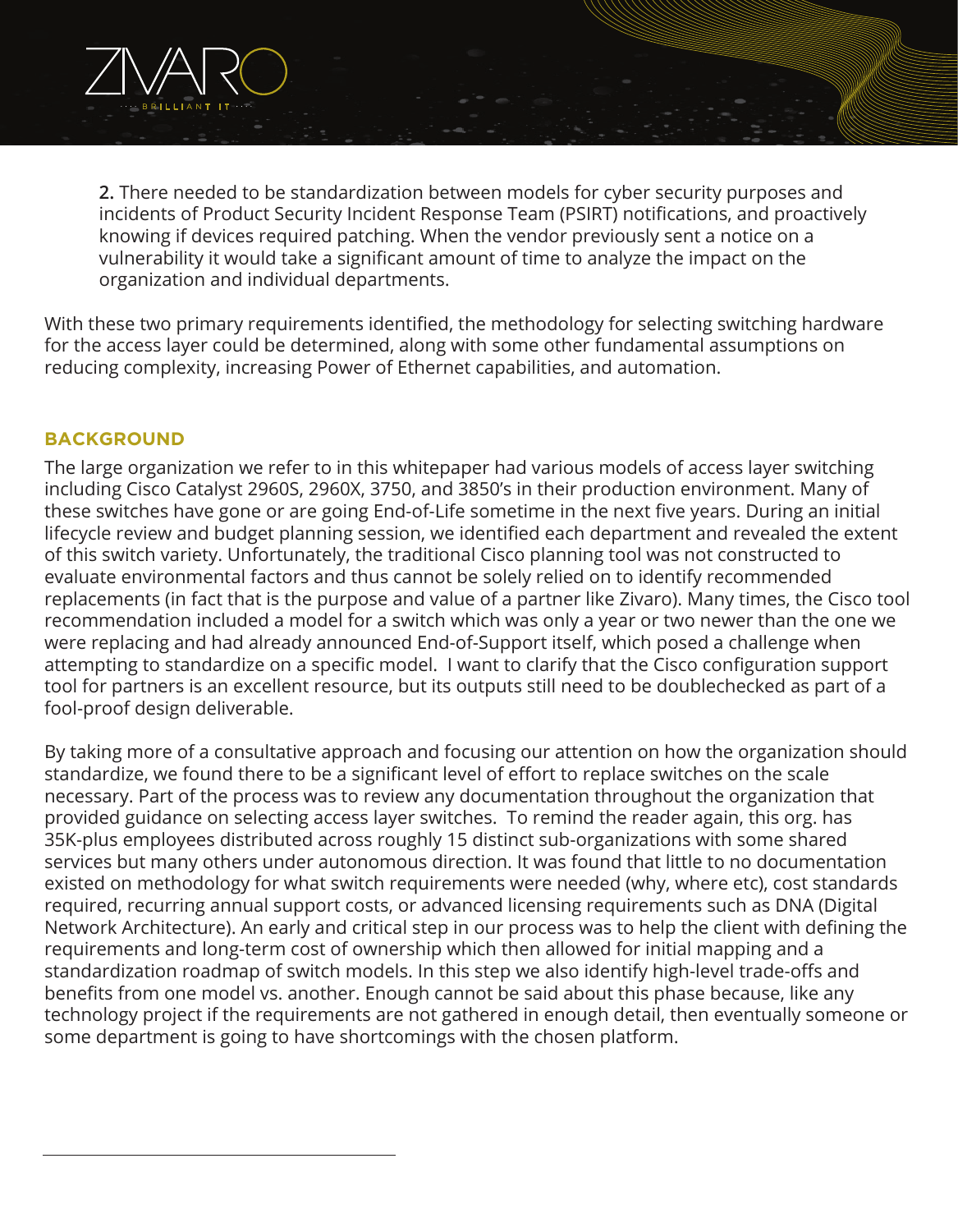

The solution we proposed included standardizing the various switch models used at the access layer into four models of access layer switches. The organization had no requirement around a modular switch technology (the ability to upgrade the module to provide higher speed interfaces in the future such as moving from 1Gb to 10Gb for growth), so the fixed format switches were proposed as the logical choice and proved to be the most cost-effective solution. An additional requirement was power-over-ethernet (POE) on every switch due to the prevalence of Internet of Things (IOT) "smart" devices including temperature controls and monitors, water leak detection, door access controls, and POE Video surveillance cameras. Long-term use and planning for networks must include support for POE, or POE+ on all ports even in many data center access layer areas. The next thing we considered was the uplink speed: 1Gb or 10Gb fiber or copper. Once we determined the uplink requirements, we decided on the four models for standardization. All four models run the same firmware and have the same security profile in addition to having similar overall characteristics. The Cisco 9200L fixed format model were the most sensible fit for most of the switches in the access layer. The first two Cisco C9200L-24P and C9200L-48P provide POE and POE+ capabilities for both models. The other two standard switches, Cisco C9300L-24P-4X and C9300L-48P-4X, provide 10G uplinks and offer redundant power supply options and stack power for more critical functionality within the infrastructure.

As the client contemplated a longer-term roadmap to network programmability and automation, the process of evaluation also included important analysis around the DNA software subscriptions that accompany every switch. The features and benefits increase exponentially from the entry-level subscription (DNA Essentials) to the fully loaded subscription (DNA Premier). A few of the key benefits evaluated included the following software subscription capabilities:

• Cisco Identity Services Engine (ISE): Leveraging ISE for policy creation allows for a standardized security profile throughout all the switch fabric, minimizing the time to implement and maintaining a base security posture throughout the environment by pushing said policy with the assistance of DNA Assurance.

 • Cisco DNA Center Automation: Fully utilize resources and user experiences, Cisco DNA integration with Cisco 9200 switches enable operation simplification and automation and configuration of ports for allowing better wireless and IoT (Internet of Things) support.

 • Enablement and adoption of intent-based networking across the entire switch fabric to include wired and wireless for simpler network management by implementing application-aware policies for users and devices and automating repetitive tasks.

 • Assurance and Analytics: Extending visibility, decision support and analysis capabilities in the wireless networking environment.

In the consulting process we needed to unearth answers to crucial factors which could affect long-term success for the IT department. What is the state of readiness of the organization for advanced features? Are they a DevOps shop already and open to further automation capability? Do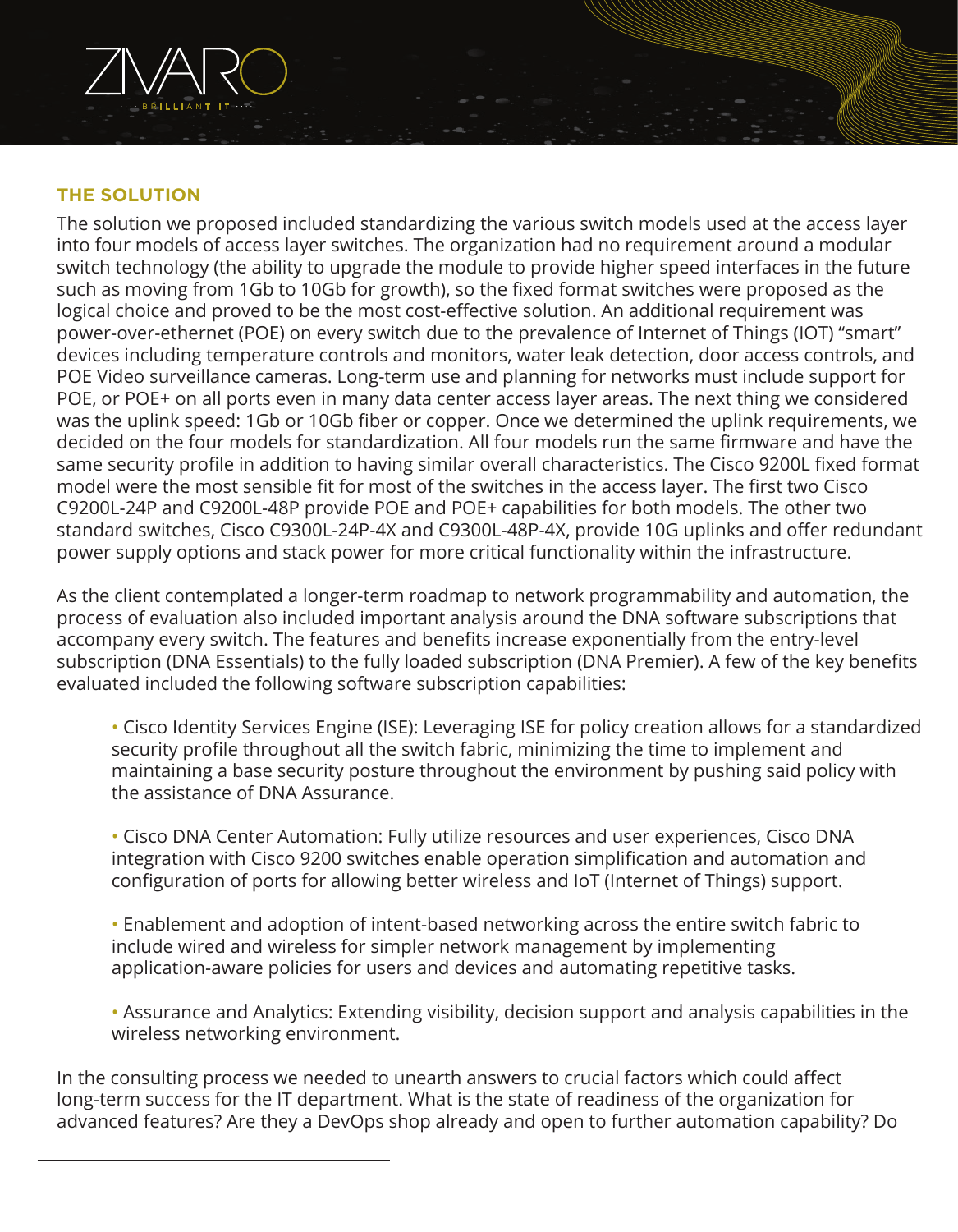

the network administrators have existing skills in ISE or automation (i.e., programming), or do those skills need to be acquired? Are the lines-of-business applications slowed down with existing architecture and operations? In the case of this customer, they are implementing ISE for particular use cases but are not currently prepared from a resource perspective to contemplate a lot of automation. Given this timing issue related to their internal capability, we elected for shorter-term DNA Advantage subscriptions to get some of the newer software functionality out of their ISE deployment but giving them the flexibility to modify the subscriptions later at a higher level with deeper functionality as they can consume it. Another unsung benefit of the DNA subscriptions is their license portability – by simply having switches with DNA subscriptions customers can move or change underlying switches if conditions change and preserve their original software investment.

**Figure 1:** Below highlights the licensing requirements for customers going down the intent-based path.



A final small yet critical benefit of the proposed solution was the equipment lifespan and anticipated support periods for the new equipment. The Cisco 9200 and 9300 have an estimated 12+ year lifespan. The lifespan of the devices we considered here is different than Mean Time Between Failure (MTBF), which is a calculation based on the components in the system. The lifespan, in this case, refers to the time from the first sale to the last day-of-support date. This is important as most network operators know the longevity of Cisco equipment, and for current best practices and compliance reasons, the equipment must be always supportable by the manufacturer including both hardware and software patching for vulnerabilities. It is a common trap with disparate switching environments for customers to find themselves in a crisis outage only to realize an ancient switch was left in production to 'save' money.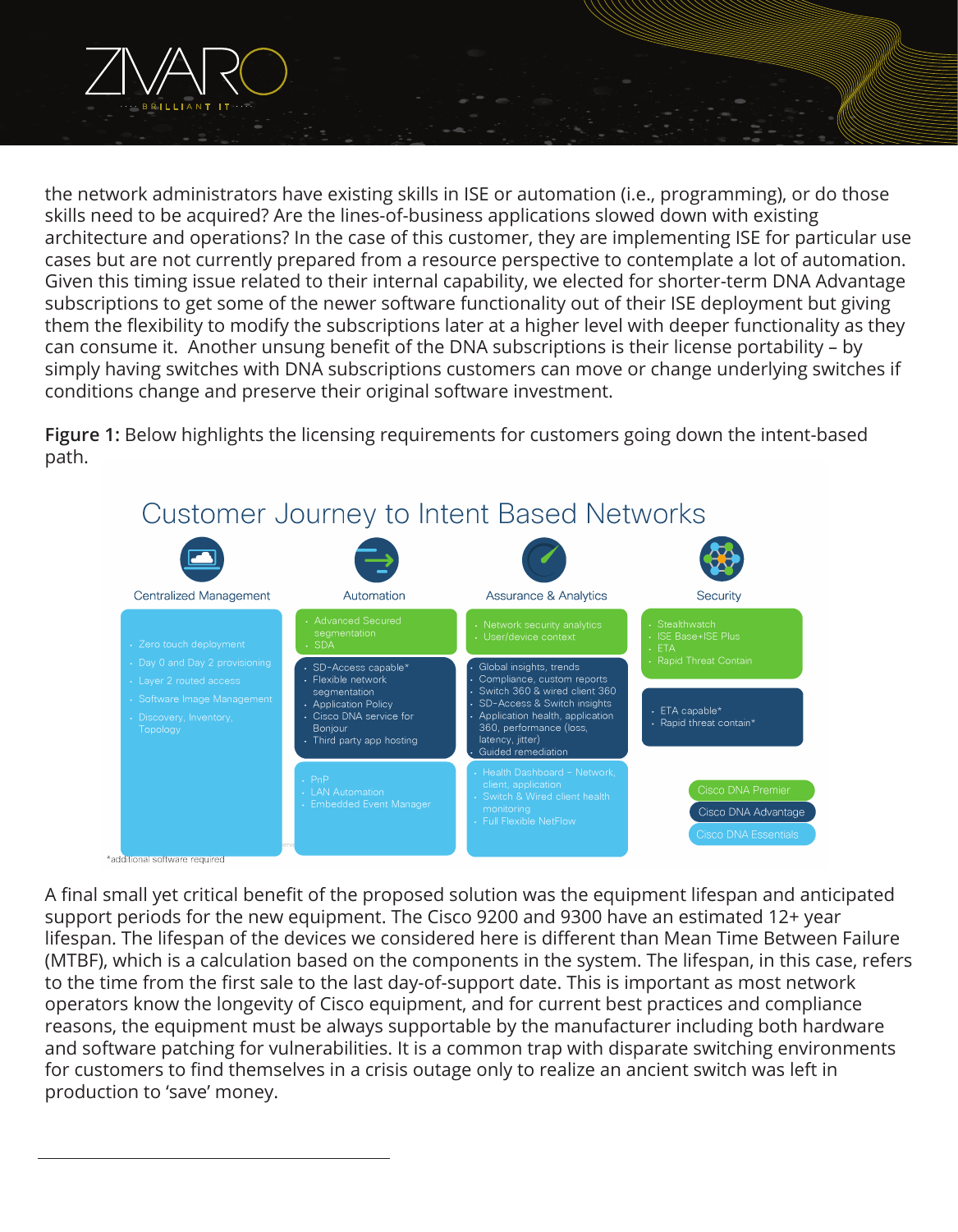

# **CAVEATS AND SWITCH SELECTIONS**

With many large series of switches in the past 30 years, there have been models that have been sunset sooner than the rest of the group. As an example, an early Cisco 9300 model (the 9396TX) announced EOL May 1, 2017 which was primarily a dense 10G Copper switch. There are always reasons for the early retirement of a switch. Some of these include improvements in the manufacturing of newer models, slow sales, similar and less expensive models making the device obsolete, or a more resilient higher-end switch surpassing the model in question. No matter the reason for the caveat of some models being EOL early, when evaluating and choosing switch architecture to standardize on, pick the best one for your environment and look at a few things:

- MTBF Mean Time Between Failure (These are usually provided in hours and):
	- Look at the Data Sheet below and search for MTBF and you will see a range of the 9300 in hours from 198,647 (22.67 years) to 395,800 (45.18 years)
	- This MTBF is an engineering calculation done on the components and entire switch so depending on how it was put together with what components will change this number. This does not tell how long the switch will be able to run in production but may give a glimpse of its reliability expectation.
- Release Date: Product release dates are important. If looking at a switch that is 11 years old to replace a switch which is EOL and was released 12 years ago, you should probably keep looking.

This client has taken some substantial and positive steps in their overall architecture planning processes which should improve their readiness for further advances. We now have a standing monthly meeting cadence where hardware, software and support lifecycle issues are consistently reviewed as part of a longer-term analysis of requirements to ensure we are collectively ahead of planning cycles. This has been close to a two-year journey marching towards better standardization. The progress has been slow at times due to the network's complexity, budget cycles, staffing and other hurdles but continues to show forward progress and maturation. This switch analysis exercise is also proving to be a critical component of an upcoming evaluation of SDWAN alternatives.

# **CONCLUSION**

There are many benefits of migrating from multiple types of switches to a more standardized approach, much of which were expressed in this document. While the solution discussed may not be an exact match for every environment, simplified management, lower TCO (Total Cost of Ownership), capability, and flexibility are common benefits every organization seeks when making their technology decisions. Simple, often overlooked factors such as projected lifespan, support windows, and cross-compatibility can have costly effects on performance and manageability.

Leveraging the overarching Cisco switching platform and standardizing creates real opportunities to take advantage of architectural advancements and automation while simplifying management and operations for network teams. By taking a thoughtful and longer-term view of an organization's entire switching environment, more requirements are vetted, and more alignment between business needs and technology takes place. Cisco's switching portfolio with its programmability and automation